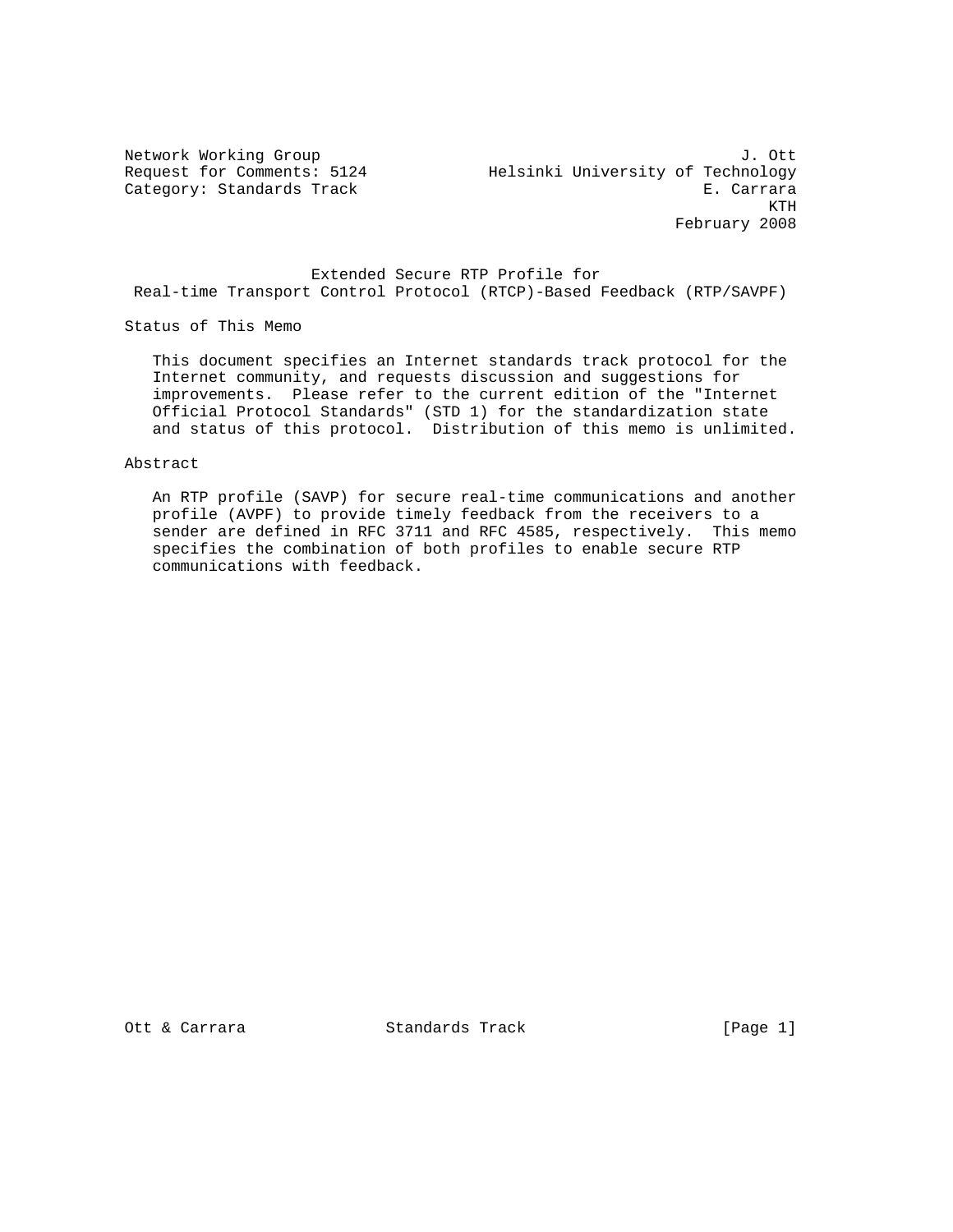| Table of Contents |  |  |  |
|-------------------|--|--|--|
|-------------------|--|--|--|

|                | 2.3. Implications from Combining AVPF and SAVP          |
|----------------|---------------------------------------------------------|
|                |                                                         |
|                |                                                         |
|                |                                                         |
|                |                                                         |
|                | 3.3.1. Offer/Answer-Based Negotiation of Session        |
|                |                                                         |
|                | 3.3.2. RTSP-Based Negotiation of Session Descriptions 8 |
|                |                                                         |
|                | 3.3.4. Describing Alternative Session Profiles  9       |
|                |                                                         |
| 4 <sub>1</sub> | Interworking of AVP, SAVP, AVPF, and SAVPF Entities 13  |
| 5 <sub>1</sub> |                                                         |
| 6.             |                                                         |
| 7.             |                                                         |
|                |                                                         |
|                |                                                         |
|                |                                                         |

Ott & Carrara Standards Track [Page 2]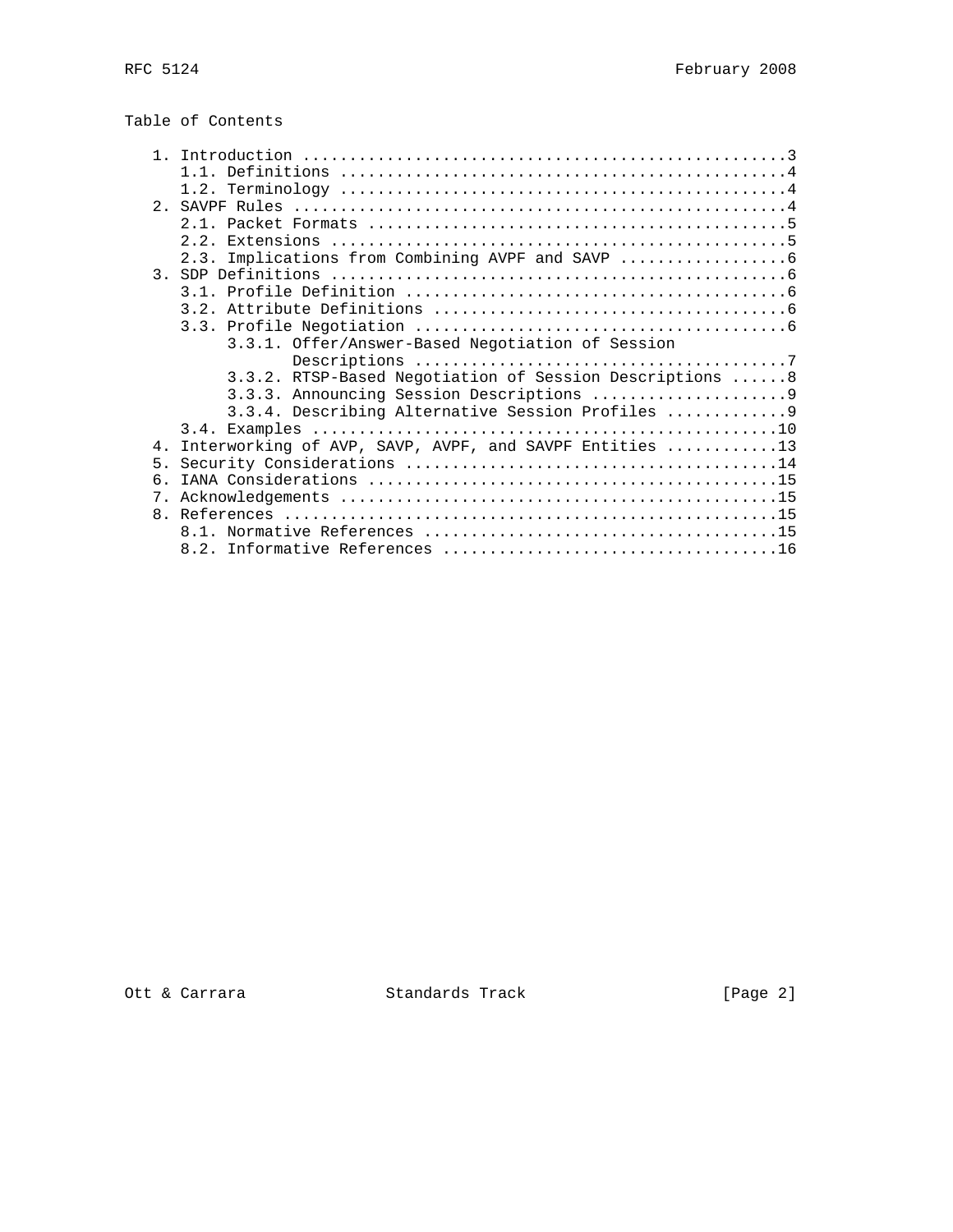# 1. Introduction

 The Real-time Transport Protocol, the associated RTP Control Protocol (RTP/RTCP, RFC 3550) [1], and the profile for audiovisual communications with minimal control (RFC 3551) [2] define mechanisms for transmitting time-based media across an IP network. RTP provides means to preserve timing and detect packet losses, among other things, and RTP payload formats provide for proper framing of (continuous) media in a packet-based environment. RTCP enables receivers to provide feedback on reception quality and allows all members of an RTP session to learn about each other.

 The RTP specification provides only rudimentary support for encrypting RTP and RTCP packets. Secure RTP (RFC 3711) [4] defines an RTP profile ("SAVP") for secure RTP media sessions, defining methods for proper RTP and RTCP packet encryption, integrity, and replay protection. The initial negotiation of SRTP and its security parameters needs to be done out-of-band, e.g., using the Session Description Protocol (SDP, RFC 4566) [6] together with extensions for conveying keying material (RFC 4567 [7], RFC 4568 [8]).

 The RTP specification also provides limited support for timely feedback from receivers to senders, typically by means of reception statistics reporting in somewhat regular intervals depending on the group size, the average RTCP packet size, and the available RTCP bandwidth. The extended RTP profile for RTCP-based feedback ("AVPF") (RFC 4585, [3]) allows session participants statistically to provide immediate feedback while maintaining the average RTCP data rate for all senders. As for SAVP, the use of AVPF and its parameters needs to be negotiated out-of-band by means of SDP (RFC 4566, [6]) and the extensions defined in RFC 4585 [3].

 Both SRTP and AVPF are RTP profiles and need to be negotiated. This implies that either one or the other may be used, but both profiles cannot be negotiated for the same RTP session (using one SDP session level description). However, using secure communications and timely feedback together is desirable. Therefore, this document specifies a new RTP profile ("SAVPF") that combines the features of SAVP and AVPF.

 As SAVP and AVPF are largely orthogonal, the combination of both is mostly straightforward. No sophisticated algorithms need to be specified in this document. Instead, reference is made to both existing profiles and only the implications of their combination and possible deviations from rules of the existing profiles are described as is the negotiation process.

Ott & Carrara Standards Track [Page 3]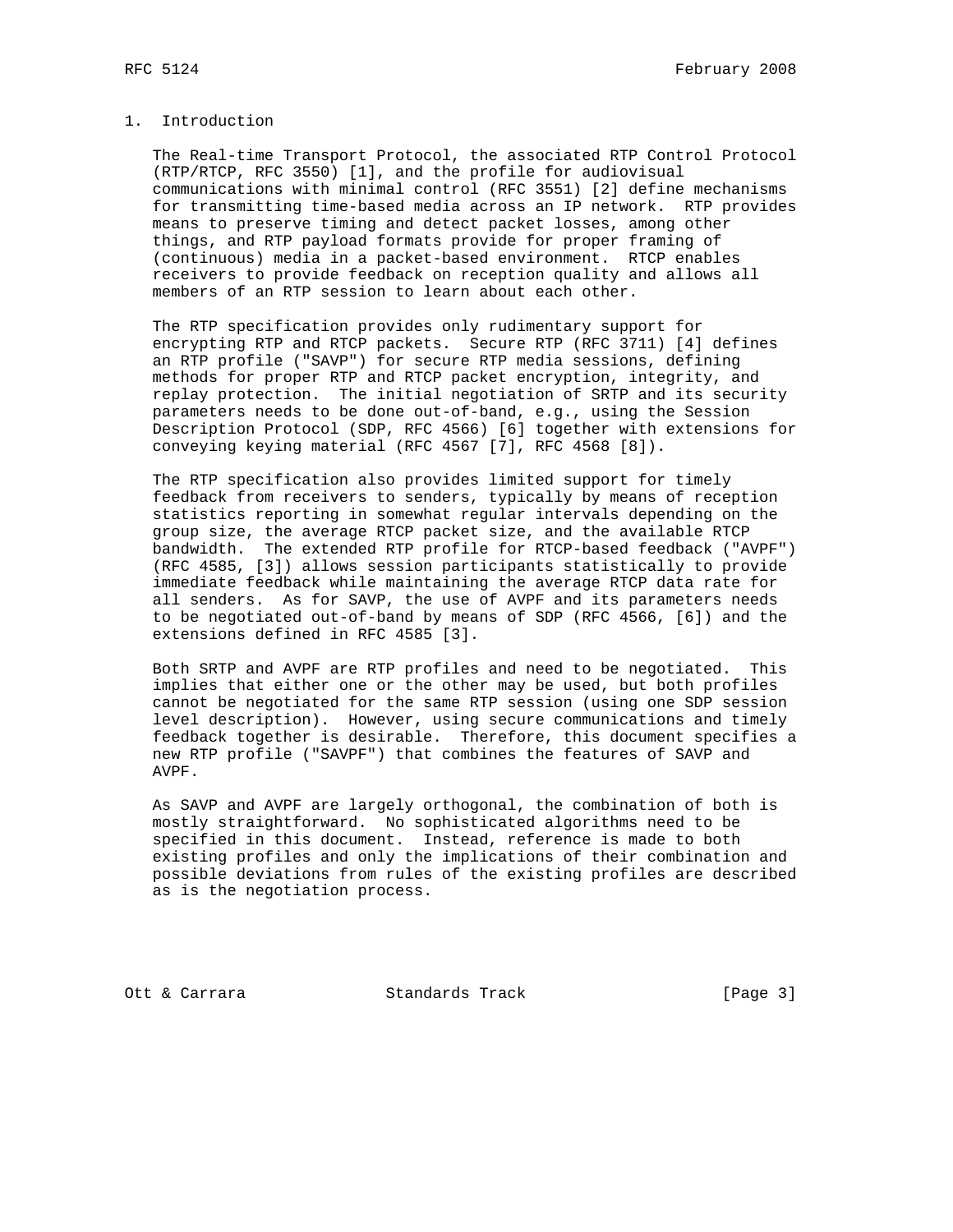# 1.1. Definitions

 The definitions of RFC 3550 [1], RFC 3551 [2], RFC 4585 [3], and RFC 3711 [4] apply.

The following definitions are specifically used in this document:

- RTP session: An association among a set of participants communicating with RTP as defined in RFC 3550 [1].
- (SDP) media description: This term refers to the specification given in a single m= line in an SDP message. An SDP media description may define only one RTP session.

#### Media session:

 A media session refers to a collection of SDP media descriptions that are semantically grouped to represent alternatives of the same communications means. Out of such a group, one will be negotiated or chosen for a communication relationship and the corresponding RTP session will be instantiated. If no common session parameters suitable for the involved endpoints can be found, the media session will be rejected. In the simplest case, a media session is equivalent to an SDP media description and equivalent to an RTP session.

#### 1.2. Terminology

 The key words "MUST", "MUST NOT", "REQUIRED", "SHALL", "SHALL NOT", "SHOULD", "SHOULD NOT", "RECOMMENDED", "MAY", and "OPTIONAL" in this document are to be interpreted as described in RFC 2119 [5].

2. SAVPF Rules

 SAVP is defined as an intermediate layer between RTP (following the regular RTP profile AVP) and the transport layer (usually UDP). This yields a two-layer hierarchy within the Real-time Transport Protocol. In SAVPF, the upper (AVP) layer is replaced by the extended RTP profile for feedback (AVPF).

 AVPF modifies timing rules for transmitting RTCP packets and adds extra RTCP packet formats specific to feedback. These functions are independent of whether or not RTCP packets are subsequently encrypted and/or integrity protected. The functioning of the AVPF layer remains unchanged in SAVPF.

Ott & Carrara Standards Track [Page 4]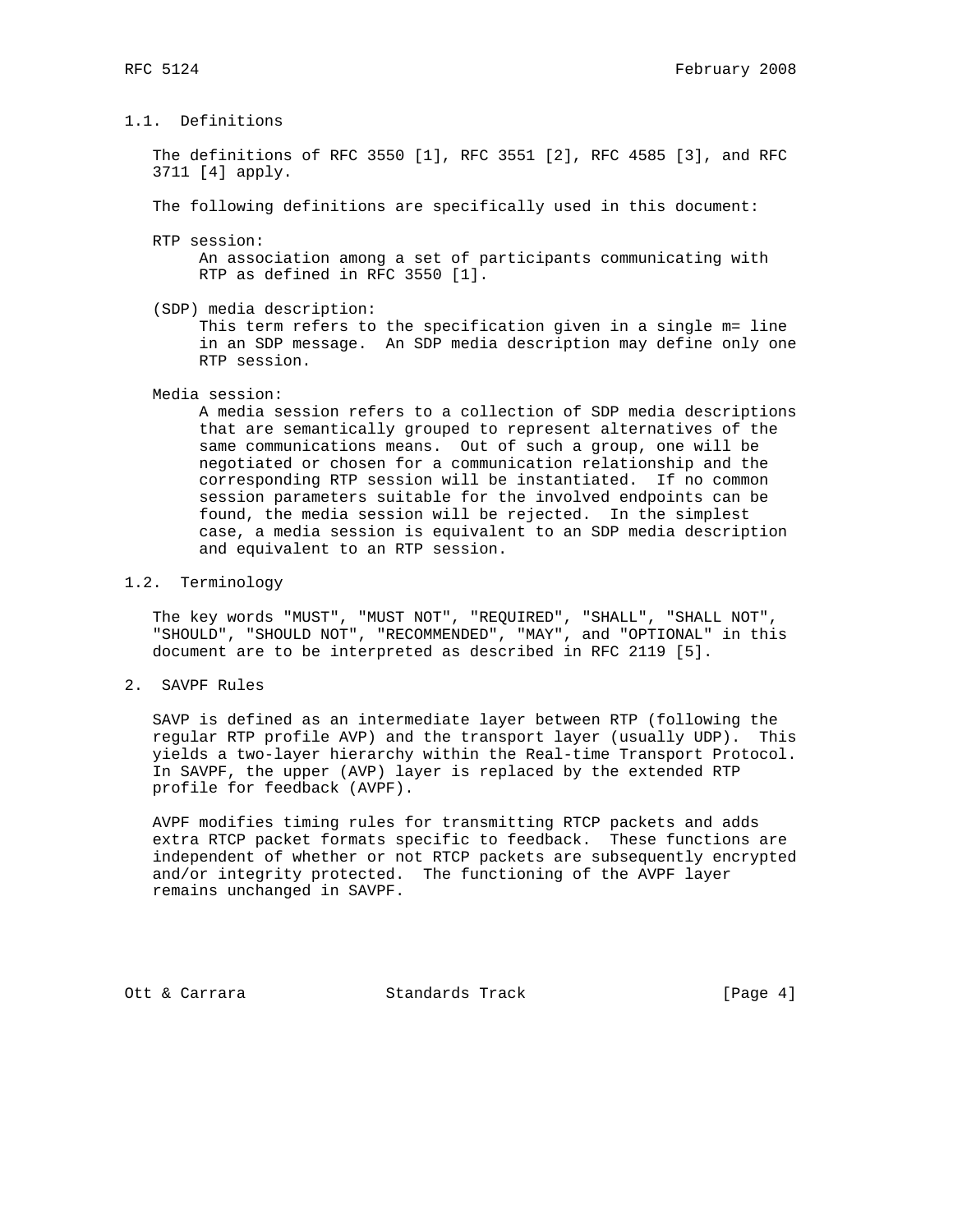The AVPF profile derives from RFC 3550 [1] the (optional) use of the encryption prefix for RTCP. The encryption prefix MUST NOT be used within the SAVPF profile (it is not used in SAVP, as it is only applicable to the encryption method specified in [1]).

 The SAVP part uses extra fields added to the end of RTP and RTCP packets and executes cryptographic transforms on (some of) the RTP/RTCP packet contents. This behavior remains unchanged in SAVPF. The average RTCP packet size calculation done by the AVPF layer for timing purposes MUST take into account the fields added by the SAVP layer.

 The SRTP part becomes active only when the RTP or RTCP was scheduled by the "higher" AVPF layer or received from the transport protocol, irrespective of its timing and contents.

### 2.1. Packet Formats

 AVPF defines extra packet formats to provide feedback information. Those extra packet formats defined in RFC 4585 [3] (and further ones defined elsewhere for use with AVPF) MAY be used with SAVPF.

 SAVP defines a modified packet format for SRTP and SRTCP packets that essentially consists of the RTP/RTCP packet formats plus some trailing protocol fields for security purposes. For SAVPF, all RTCP packets MUST be encapsulated as defined in Section 3.4 of RFC 3711 [4].

# 2.2. Extensions

 Extensions to AVPF RTCP feedback packets defined elsewhere MAY be used with the SAVPF profile provided that those extensions are in conformance with the extension rules of RFC 4585 [3].

 Additional extensions (e.g., transforms) defined for SAVP following the rules of Section 6 of RFC 3711 [4] MAY also be used with the SAVPF profile. The overhead per RTCP packet depends on the extensions and transforms chosen. New extensions and transforms added in the future MAY introduce yet unknown further per-packet overhead.

 Finally, further extensions specifically to SAVPF MAY be defined elsewhere.

Ott & Carrara Standards Track [Page 5]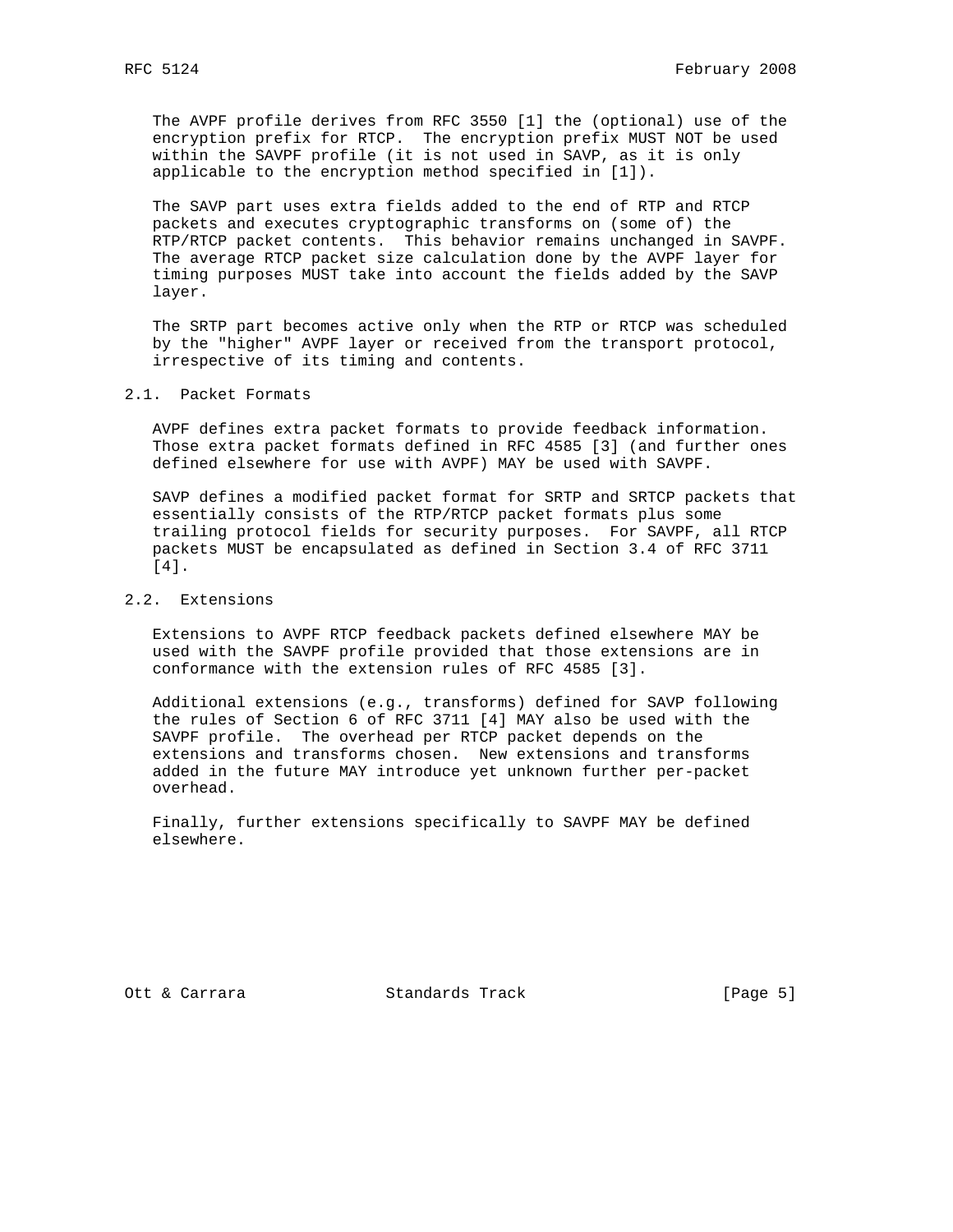### 2.3. Implications from Combining AVPF and SAVP

The AVPF profile aims at -- statistically -- allowing receivers to provide timely feedback to senders. The frequency at which receivers are, on average, allowed to send feedback information depends on the RTCP bandwidth, the group size, and the average size of an RTCP packet. SRTCP (see Section 3.4 of RFC 3711 [4]) adds extra fields (some of which are of configurable length) at the end of each RTCP packet that are probably at least some 10 to 20 bytes in size (14 bytes as default). Note that extensions and transforms defined in the future, as well as the configuration of each field length, MAY add greater overhead. By using SRTP, the average size of an RTCP packet will increase and thus reduce the frequency at which (timely) feedback can be provided. Application designers need to be aware of this, and take precautions so that the RTCP bandwidth shares are maintained. This MUST be done by adjusting the RTCP variable "avg\_rtcp\_size" to reflect the size of the SRTCP packets.

3. SDP Definitions

#### 3.1. Profile Definition

 The AV profiles defined in RFC 3551 [2], RFC 4585 [3], and RFC 3711 [4] are referred to as "AVP", "AVPF", and "SAVP", respectively, in the context of, e.g., the Session Description Protocol (SDP) [3]. The combined profile specified in this document is referred to as "SAVPF".

## 3.2. Attribute Definitions

 SDP attributes for negotiating SAVP sessions are defined in RFC 4567 [7] and RFC 4568 [8]. Those attributes MAY also be used with SAVPF. The rules defined in [7] and [8] apply.

 SDP attributes for negotiating AVPF sessions are defined in RFC 4585 [3]. Those attributes MAY also be used with SAVPF. The rules defined in [3] apply.

### 3.3. Profile Negotiation

 Session descriptions for RTP sessions may be conveyed using protocols dedicated for multimedia communications such as the SDP offer/answer model (RFC 3264, [9]) used with the Session Initiation Protocol (SIP) [15], the Real Time Streaming Protocol (RTSP) [10], or the Session Announcement Protocol (SAP) [11], but may also be distributed using email, NetNews, web pages, etc.

Ott & Carrara Standards Track [Page 6]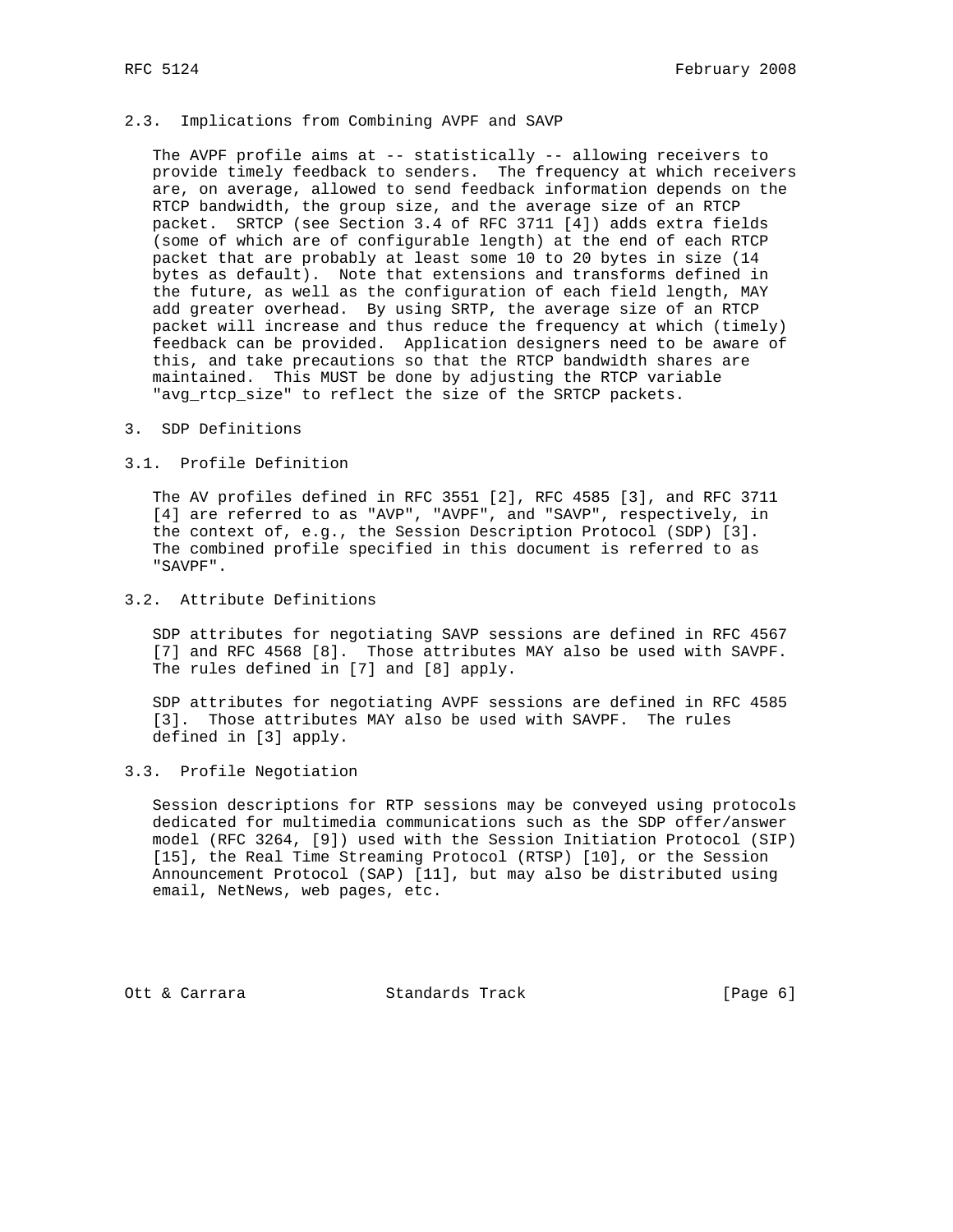The offer/answer model allows the resulting session parameters to be negotiated using the SDP attributes defined in RFC 4567 [7] and RFC 4568 [8]. In the following subsection, the negotiation process is described in terms of the offer/answer model.

 Afterwards, the cases that do not use the offer/answer model are addressed: RTSP-specific negotiation support is provided by RFC 4567 [7] as discussed in Section 3.3.2, and support for SAP announcements (with no negotiation at all) is addressed in Section 3.3.3.

3.3.1. Offer/Answer-Based Negotiation of Session Descriptions

 Negotiations (e.g., of RTP profiles, codecs, transport addresses, etc.) are carried out on a per-media session basis (e.g., per m= line in SDP). If negotiating one media session fails, others MAY still succeed.

 Different RTP profiles MAY be used in different media sessions. For negotiation of a media description, the four profiles AVP, AVPF, SAVP, and SAVPF are mutually exclusive. Note, however, that SAVP and SAVPF entities MAY be mixed in a single RTP session (see Section 4). Also, the offer/answer mechanism MAY be used to offer alternatives for the same media session and allow the answerer to choose one of the profiles.

 Provided that a mechanism for offering alternative security profiles becomes available (as is presently under development [14]), an offerer that is capable of supporting more than one of these profiles for a certain media session SHOULD always offer all alternatives acceptable in a certain situation. The alternatives SHOULD be listed in order of preference and the offerer SHOULD prefer secure profiles over non-secure ones. The offer SHOULD NOT include both a secure alternative (SAVP and SAVPF) and an insecure alternative (e.g., AVP and AVPF) in the same offer as this may enable bidding down and other attacks. Therefore, if both secure and non-secure RTP profiles are offered (e.g., for best-effort SRTP [14]), the negotiation signaling MUST be protected appropriately to avoid such attacks.

 If an offer contains multiple alternative profiles, the answerer SHOULD prefer a secure profile (if supported) over non-secure ones. Among the secure or insecure profiles, the answerer SHOULD select the first acceptable alternative to respect the preference of the offerer.

 If a media description in an offer uses SAVPF and the answerer does not support SAVPF, the media session MUST be rejected.

Ott & Carrara Standards Track [Page 7]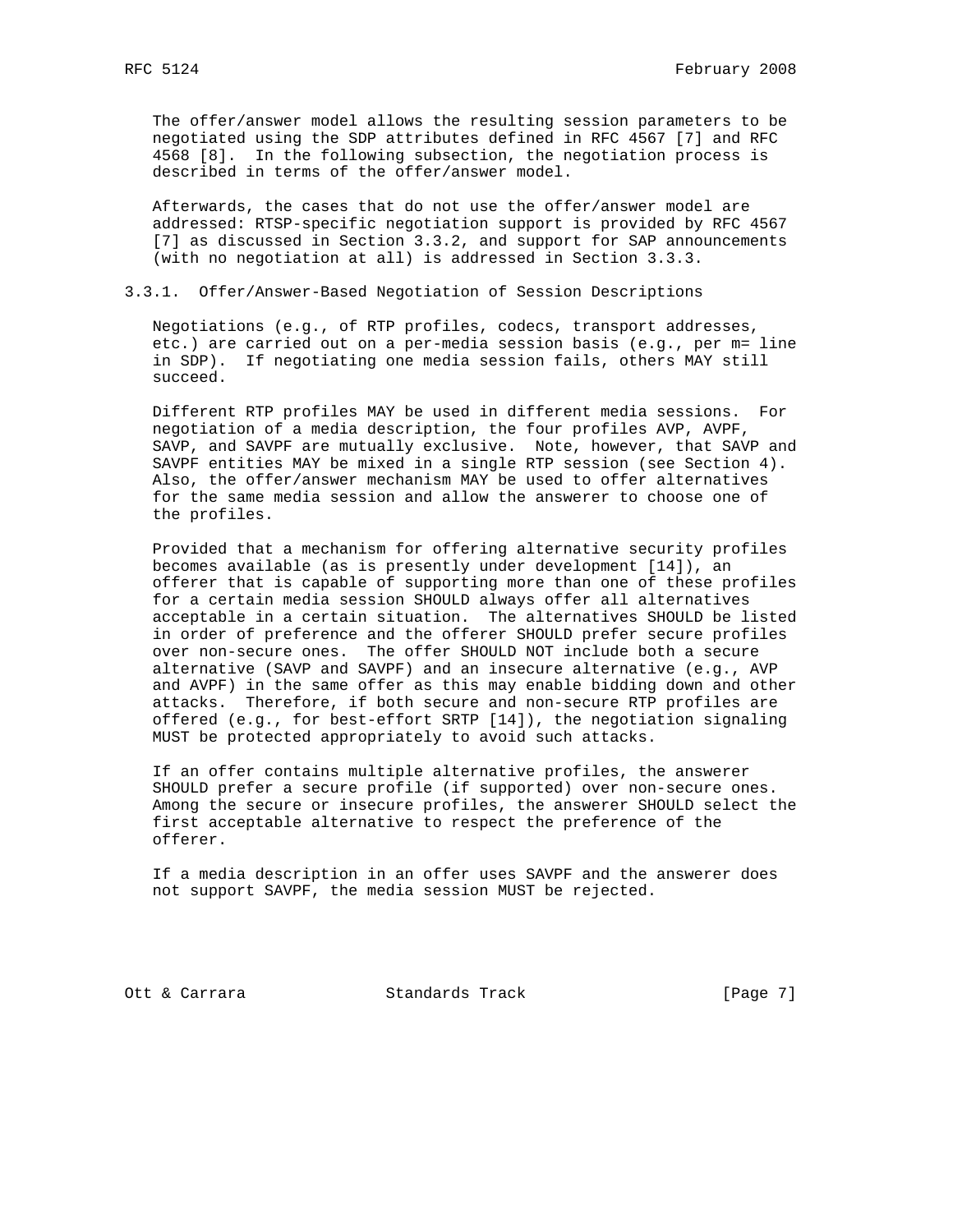If a media description in an offer does not use SAVPF but the answerer wants to use SAVPF, the answerer MUST reject the media session. The answerer MAY provide a counter-offer with a media description indicating SAVPF in a subsequently initiated offer/answer exchange.

## 3.3.2. RTSP-Based Negotiation of Session Descriptions

 RTSP [10] does not support the offer/answer model. However, RTSP supports exchanging media session parameters (including profile and address information) by means of the Transport header. SDP-based key management as defined in RFC 4567 [7] adds an RTSP header (KeyMgmt) to support conveying a key management protocol (including keying material).

 The RTSP Transport header MAY be used to determine the profile for the media session. Conceptually, the rules defined in Section 3.3.1 apply accordingly. Detailed operation is as follows: An SDP description (e.g., retrieved from the RTSP server by means of DESCRIBE) contains the description of the media streams of the particular RTSP resource.

 The RTSP client MUST select exactly one of the profiles per media stream it wants to receive. It MUST do so in the SETUP request. The RTSP client MUST indicate the chosen RTP profile by indicating the profile and the full server transport address (IP address and port number) in the Transport header included in the SETUP request. The RTSP server's response to the client's SETUP message MUST confirm this profile selection or refuse the SETUP request (the latter of which it should not do after offering the profiles in the first place).

 Note: To change any of the profiles in use, the client needs to tear down this media stream (and possibly the whole RTSP session) using the TEARDOWN method and re-establish it using SETUP. This may change as soon as media updating (similar to a SIP UPDATE or re-INVITE) becomes specified.

 When using the SDP key management [7], the KeyMgmt header MUST be included in the appropriate RTSP messages if a secure profile is chosen. If different secure profiles are offered in the SDP description (e.g., SAVP and SAVPF) and different keying material is provided for these, after choosing one profile in the SETUP message, only the KeyMgmt header for the chosen one MUST be provided. The rules for matching KeyMgmt headers to media streams according to RFC 4567 [7] apply.

Ott & Carrara Standards Track [Page 8]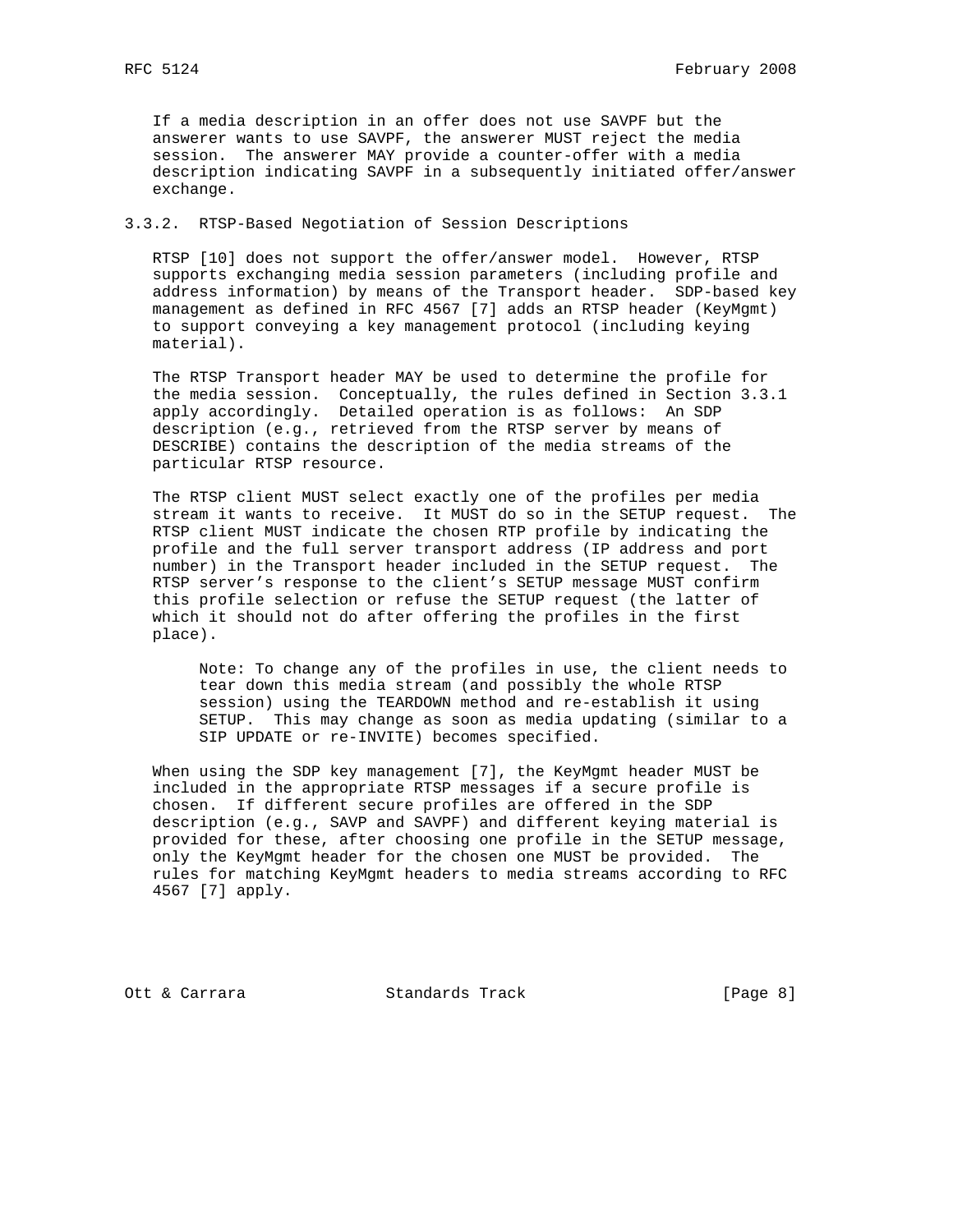### 3.3.3. Announcing Session Descriptions

 Protocols that do not allow negotiating session descriptions interactively (e.g., SAP [11], descriptions posted on a web page or sent by mail) pose the responsibility for adequate access to the media sessions on the initiator of a session.

 The initiator SHOULD provide alternative session descriptions for multiple RTP profiles as far as acceptable to the application and the purpose of the session. If security is desired, SAVP may be offered as alternative to SAVPF -- but AVP or AVPF sessions SHOULD NOT be announced unless other security means not relying on SRTP are employed.

 The SDP attributes defined in RFC 4567 [7] and RFC 4568 [8] may also be used for the security parameter distribution of announced session descriptions.

 The security scheme description defined in RFC 4568 [8] requires a secure communications channel to prevent third parties from eavesdropping on the keying parameters and manipulation. Therefore, SAP security (as defined in RFC 2974 [11]), S/MIME [12], HTTPS [13], or other suitable mechanisms SHOULD be used for distributing or accessing these session descriptions.

### 3.3.4. Describing Alternative Session Profiles

 SAVP and SAVPF entities MAY be mixed in the same RTP session (see also Section 4) and so MAY AVP and AVPF entities. Other combinations -- i.e., between secure and insecure profiles -- in the same RTP session are incompatible and MUST NOT be used together.

 If negotiation between the involved peers is possible (as with the offer/answer model per Section 3.3.1 or RTSP per Section 3.3.2), alternative (secure and non-secure) profiles MAY be specified by one entity (e.g., the offerer) and a choice of one profile MUST be made by the other. If no such negotiation is possible (e.g., with SAP as per Section 3.3.3), incompatible profiles MUST NOT be specified as alternatives.

The negotiation of alternative profiles is for further study.

RTP profiles MAY be mixed arbitrarily across different RTP sessions.

Ott & Carrara Standards Track [Page 9]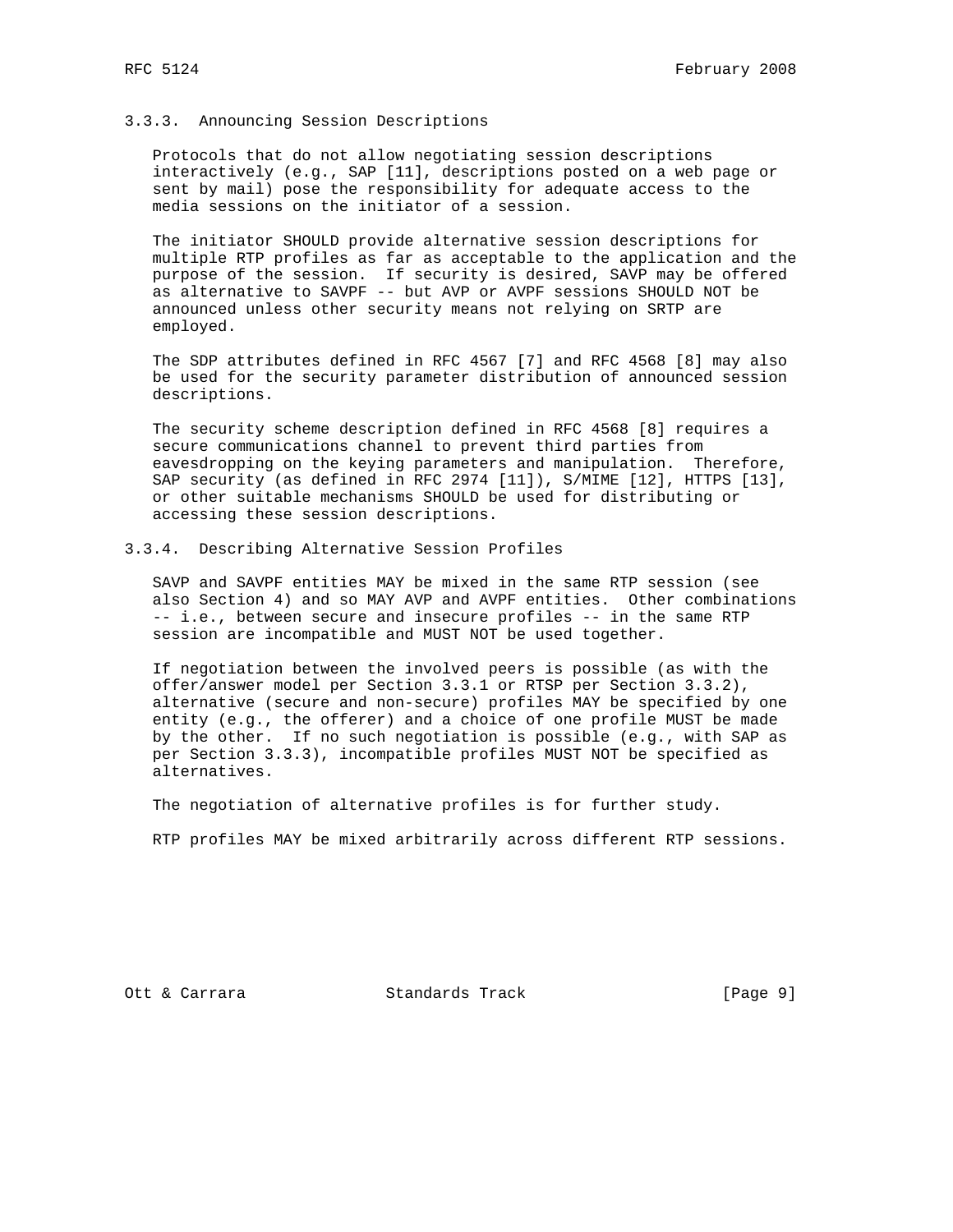# 3.4. Examples

 This section includes examples for the use of SDP to negotiate the use of secure and non-secure profiles. Depending on what keying mechanism is being used and how it parameterized, the SDP messages typically require integrity protection and, for some mechanisms, will also need confidentiality protection. For example, one could say integrity protection is required for the a=fingerprint of Datagram Transport Layer Security - Secure Real-time Transport Protocol (DTLS-SRTP) [16], and confidentiality is required for RFC 4568 [8] (Security Descriptions) a=crypto.

 Example 1: The following session description indicates a secure session made up from audio and dual tone multi-frequency (DTMF) for point-to-point communication in which the DTMF stream uses Generic NACKs. The key management protocol indicated is MIKEY. This session description (the offer) could be contained in a SIP INVITE or 200 OK message to indicate that its sender is capable of and willing to receive feedback for the DTMF stream it transmits. The corresponding answer may be carried in a 200 OK or an ACK. The parameters for the security protocol are negotiated as described by the SDP extensions defined in RFC 4567 [7].

```
v=0 o=alice 3203093520 3203093520 IN IP4 host.example.com
 s=Media with feedback
t=0 0
 c=IN IP4 host.example.com
 m=audio 49170 RTP/SAVPF 0 96
 a=rtpmap:0 PCMU/8000
 a=rtpmap:96 telephone-event/8000
 a=fmtp:96 0-16
 a=rtcp-fb:96 nack
 a=key-mgmt:mikey uiSDF9sdhs727ghsd/dhsoKkdOokdo7eWsnDSJD...
```
 Example 2: This example shows the same feedback parameters as example 1 but uses the secure descriptions syntax [8]. Note that the key part of the a=crypto attribute is not protected against eavesdropping and thus the session description needs to be exchanged over a secure communication channel.

```
v=0 o=alice 3203093520 3203093520 IN IP4 host.example.com
 s=Media with feedback
t=0 0
 c=IN IP4 host.example.com
 m=audio 49170 RTP/SAVPF 0 96
 a=rtpmap:0 PCMU/8000
```
Ott & Carrara Standards Track [Page 10]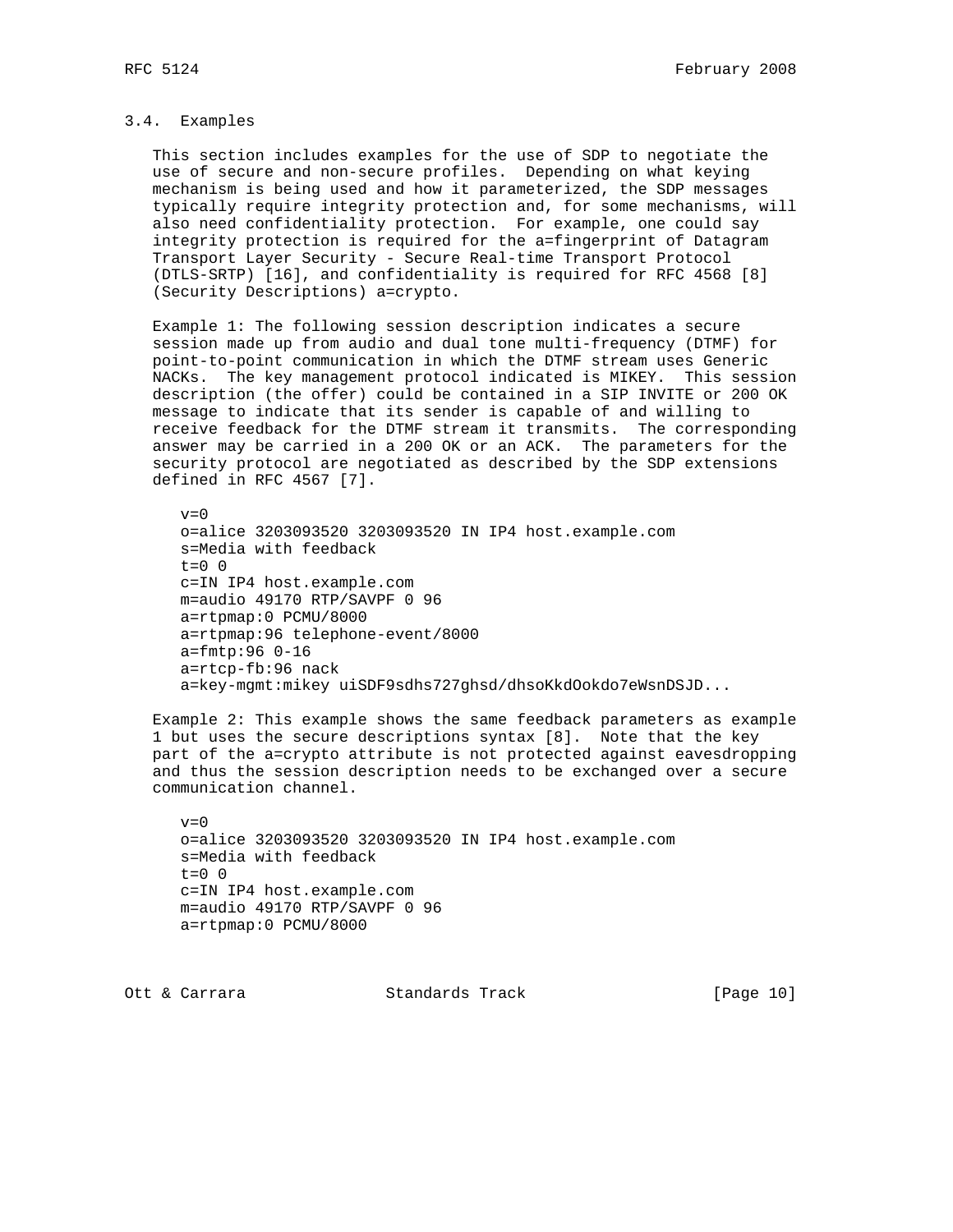a=rtpmap:96 telephone-event/8000 a=fmtp:96 0-16 a=rtcp-fb:96 nack a=crypto:AES\_CM\_128\_HMAC\_SHA1\_32 inline:d/16/14/NzB4d1BINUAvLEw6UzF3WSJ+PSdFcGdUJShpX1Zj/2^20/1 :32 Example 3: This example is replicated from example 1 above, but shows the interaction between the offerer and the answerer in an offer/answer exchange, again using MIKEY to negotiate the keying material: Offer:  $v=0$  o=alice 3203093520 3203093520 IN IP4 host.example.com s=Media with feedback  $t=0$  0 c=IN IP4 host.example.com a=key-mgmt:mikey uiSDF9sdhs727ghsd/dhsoKkdOokdo7eWsnDSJD... m=audio 49170 RTP/SAVPF 0 96 a=rtpmap:0 PCMU/8000 a=rtpmap:96 telephone-event/8000 a=fmtp:96 0-16 a=rtcp-fb:96 nack Answer:  $v=0$  o=alice 3203093521 3203093521 IN IP4 host.another.example.com s=Media with feedback  $t=0$  0 c=IN IP4 host.another.example.com a=key-mgmt:mikey ushdgfdhgfuiweyfhjsgdkj2837do7eWsnDSJD... m=audio 53012 RTP/SAVPF 0 96 a=rtpmap:0 PCMU/8000 a=rtpmap:96 telephone-event/8000 a=fmtp:96 0-16 a=rtcp-fb:96 nack Example 4: This example shows the exchange for video streaming controlled via RTSP. A client acquires a media description from a server using DESCRIBE and obtains a static SDP description without

 any keying parameters, but the media description shows that both secure and non-secure media sessions using (S)AVPF are available. A mechanism that allows explicit identification of these alternatives (i.e., secure and non-secure sessions) in the session description is presently being defined [14]. The client then issues a SETUP request

Ott & Carrara Standards Track [Page 11]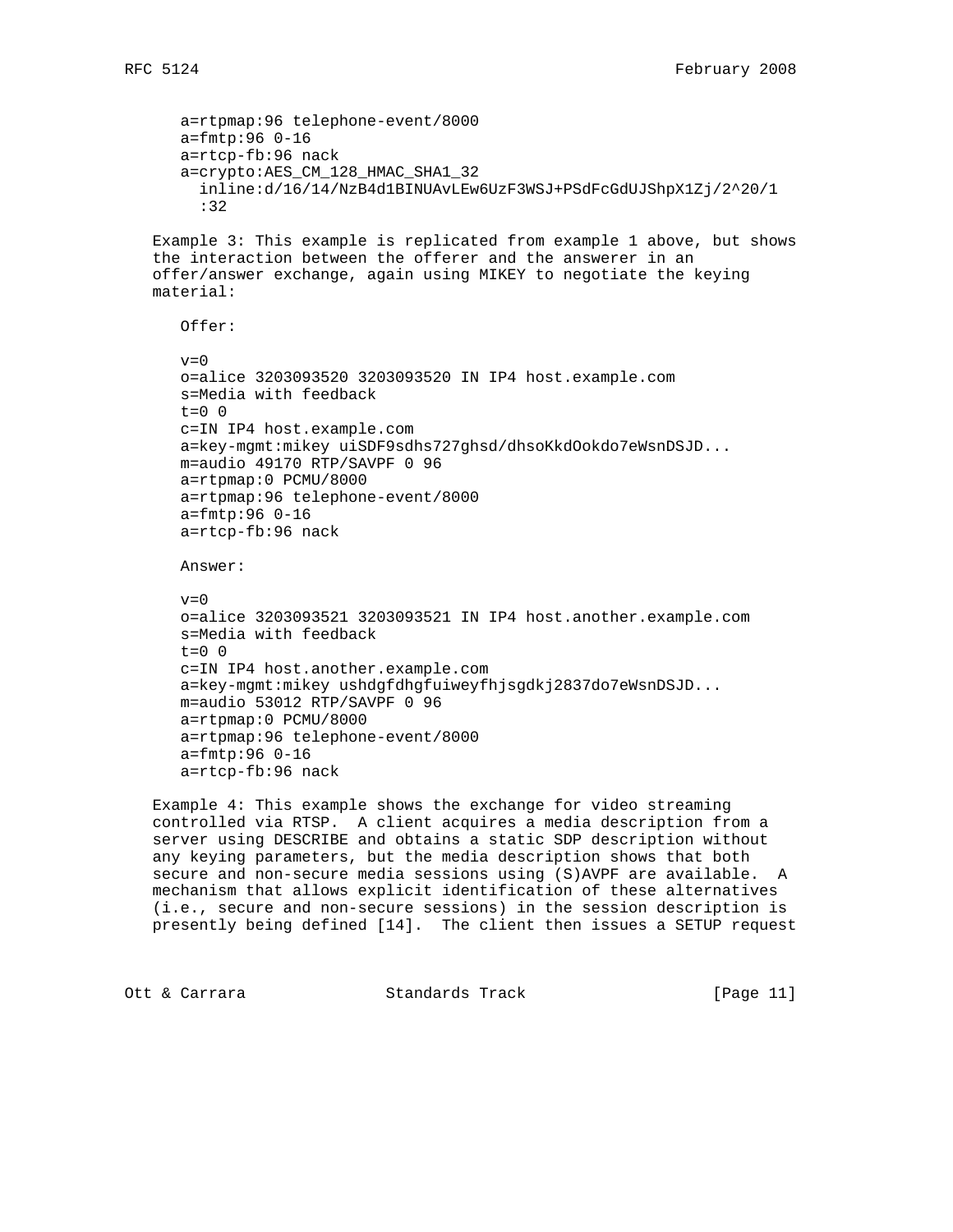and indicates its choice by including the respective profile in the Transport parameter. Furthermore, the client includes a KeyMgmt header to convey its security parameters, which is matched by a corresponding KeyMgmt header from the server in the response. Only a single media session is chosen so that the aggregate RTSP URI is sufficient for identification. RTSP DESCRIBE request-response pair (optional): DESCRIBE rtsp://movies.example.org/example RTSP/2.0 CSeq: 314 Accept: application/sdp 200 OK CSeq: 314 Date: 25 Nov 2005 22:09:35 GMT Content-Type: application/sdp Content-Length: 316  $v=0$  o=alice 3203093520 3203093520 IN IP4 movies.example.com s=Media with feedback t=0 0 c=IN IP4 0.0.0.0 +-Alternative one-----------------+ |m=video 49170 RTP/SAVPF 96 | |a=rtpmap:96 H263-2000/90000 | |a=rtcp-fb:96 nack | +---------------------------------+ +-Alternative two-----------------+ |m=video 49172 RTP/AVPF 96 | |a=rtpmap:96 H263-2000/90000 | |a=rtcp-fb:96 nack | +---------------------------------+ RTSP SETUP request-response pair SETUP rtsp://movies.example.org/example RTSP/2.0 CSeq: 315 Transport: RTP/SAVPF;unicast;dest\_addr=":53012"/":53013" KeyMgmt: prot=mikey;url="rtsp://movies.example.org/example"; data="uiSDF9sdhs727ghsd/dhsoKkdOokdo7eWsnD..." 200 OK CSeq: 315 Date: 25 Nov 2005 22:09:36 GMT Session: 4711

Ott & Carrara Standards Track [Page 12]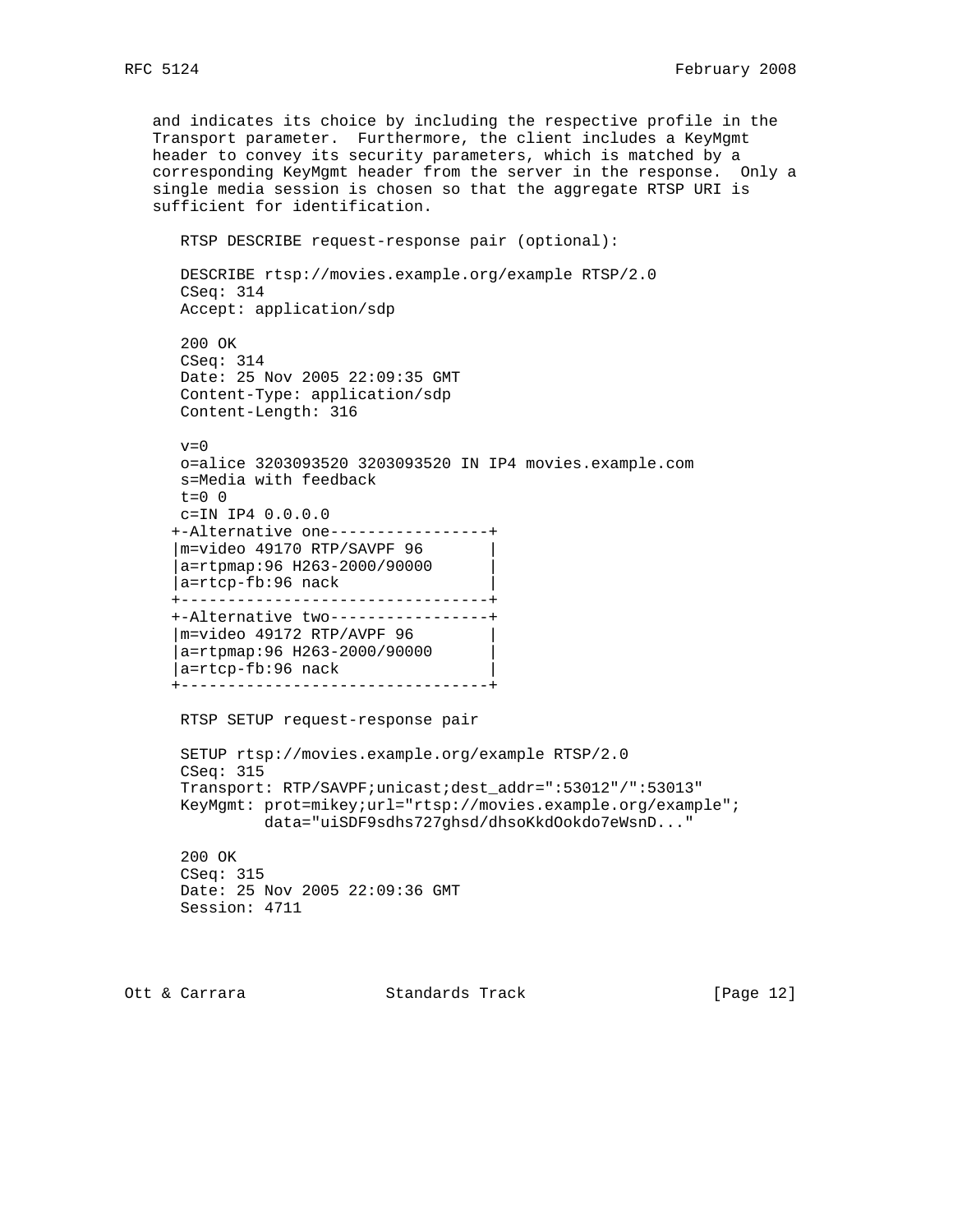```
 Transport: RTP/SAVPF;unicast;dest_addr=":53012"/":53013";
            src_addr="192.0.2.15:60000"/"192.0.2.15:60001"
 KeyMgmt: prot=mikey;url="rtsp://movies.example.org/example";
          data="ushdgfdhgfuiweyfhjsgdkj2837do7eWsnDSJD..."
 Accept-Ranges: NPT, SMPTE
```
 Example 5: The following session description indicates a multicast audio/video session (using PCMU for audio and either H.261 or H.263+) with the video source accepting Generic NACKs for both codecs and Reference Picture Selection for H.263. The parameters for the security protocol are negotiated as described by the SDP extensions defined in RFC 4567 [7], used at the session level. Such a description may have been conveyed using the Session Announcement Protocol (SAP).

```
v=0 o=alice 3203093520 3203093520 IN IP4 host.example.com
 s=Multicast video with feedback
 t=3203130148 3203137348
 a=key-mgmt:mikey uiSDF9sdhs7494ghsd/dhsoKkdOokdo7eWsnDSJD...
 m=audio 49170 RTP/SAVP 0
 c=IN IP4 224.2.1.183
 a=rtpmap:0 PCMU/8000
 m=video 51372 RTP/SAVPF 98 99
 c=IN IP4 224.2.1.184
 a=rtpmap:98 H263-1998/90000
 a=rtpmap:99 H261/90000
 a=rtcp-fb:* nack
 a=rtcp-fb:98 nack rpsi
```
4. Interworking of AVP, SAVP, AVPF, and SAVPF Entities

 The SAVPF profile defined in this document is a combination of the SAVP profile [4] and the AVPF profile [3] (which in turn is an extension of the RTP profile as defined in RFC 3551 [2]).

 SAVP and SAVPF use SRTP [4] to achieve security. AVP and AVPF use plain RTP [1] and hence do not provide security (unless external security mechanisms are applied as discussed in Section 9.1 of RFC 3550 [1]). SRTP and RTP are not meant to interoperate; the respective protocol entities are not supposed to be part of the same RTP session. Hence, AVP and AVPF on one side and SAVP and SAVPF on the other MUST NOT be mixed.

 RTP entities using the SAVP and the SAVPF profiles MAY be mixed in a single RTP session. The interworking considerations defined in Section 5 of RFC 4585 [3] apply.

Ott & Carrara Standards Track [Page 13]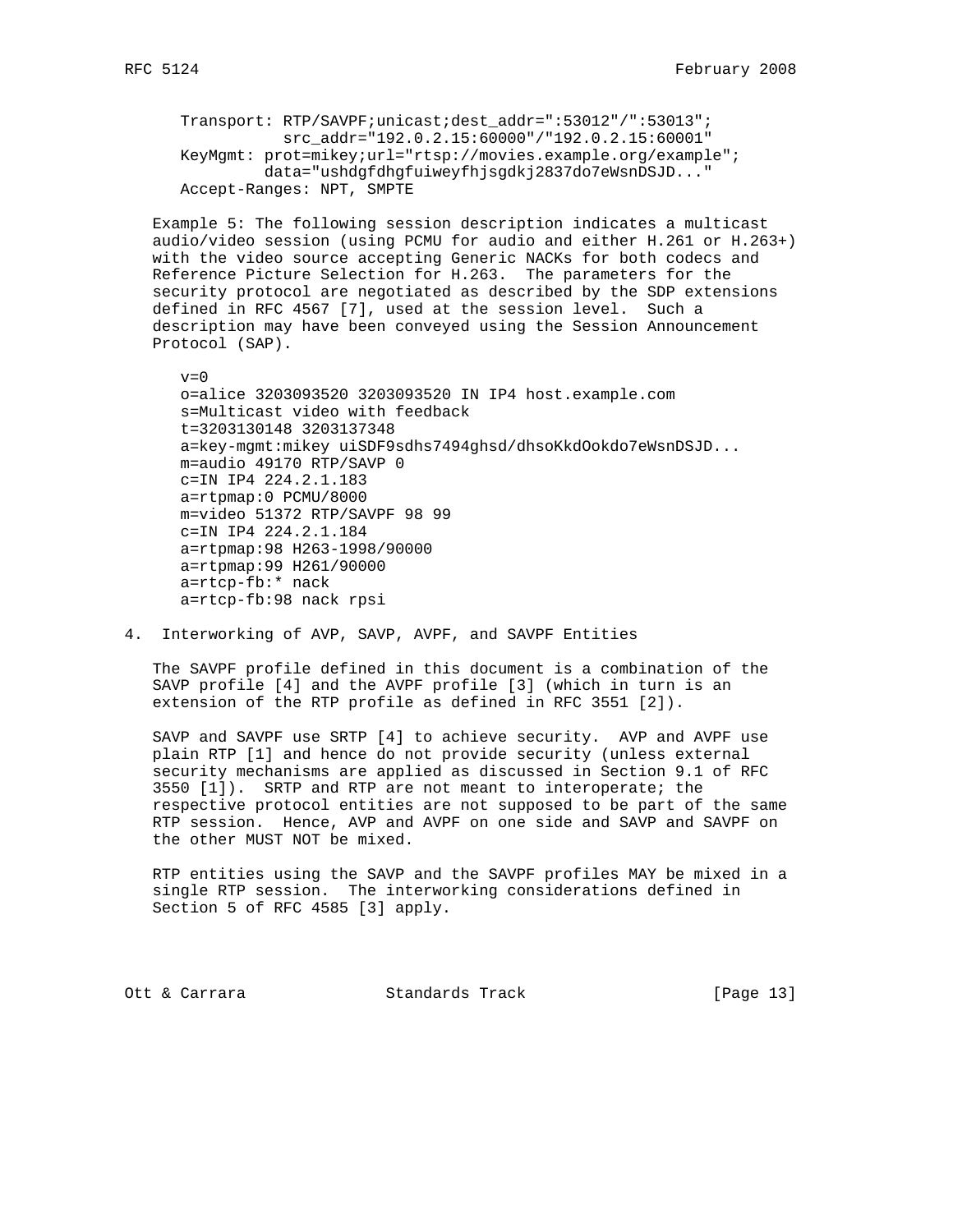### 5. Security Considerations

 The SAVPF profile inherits its security properties from the SAVP profile; therefore, it is subject to the security considerations discussed in RFC 3711 [4]. When compared to SAVP, the SAVPF profile does not add or take away any security services.

 There is a desire to support security for media streams and, at the same time, for backward compatibility with non-SAVP(F) nodes.

 Application designers should be aware that security SHOULD NOT be traded for interoperability. If information is to be distributed to closed groups (i.e., confidentially protected), it is RECOMMENDED not to offer alternatives for a media session other than SAVP and SAVPF as described in Sections 3.3 and 3.4, unless other security mechanisms will be used, e.g., the ones described in Section 9.1 of RFC 3550 [1]. Similarly, if integrity protection is considered important, it is RECOMMENDED not to offer the alternatives other than SAVP and SAVPF, unless other mechanisms are known to be in place that can guarantee it, e.g., lower-layer mechanisms as described in Section 9 of RFC 3550 [1].

 Offering secure and insecure profiles simultaneously may open to bidding down attacks. Therefore, such a mix of profile offer SHOULD NOT be made.

 Note that the rules for sharing master keys apply as described in RFC 3711 [4] (e.g., Section 9.1). In particular, the same rules for avoiding the two-time pad (keystream reuse) apply: a master key MUST NOT be shared among different RTP sessions unless the SSRCs used are unique across all the RTP streams of the RTP sessions that share the same master key.

When 2^48 SRTP packets or 2^31 SRTCP packets have been secured with the same key (whichever occurs before), the key management MUST be called to provide new master key(s) (previously stored and used keys MUST NOT be used again), or the session MUST be terminated.

 Different media sessions may use a mix of different profiles, particularly including a secure profile and an insecure profile. However, mixing secure and insecure media sessions may reveal information to third parties and thus the decision to do so MUST be in line with a local security policy. For example, the local policy MUST specify whether it is acceptable to have, e.g., the audio stream not secured and the related video secured.

Ott & Carrara Standards Track [Page 14]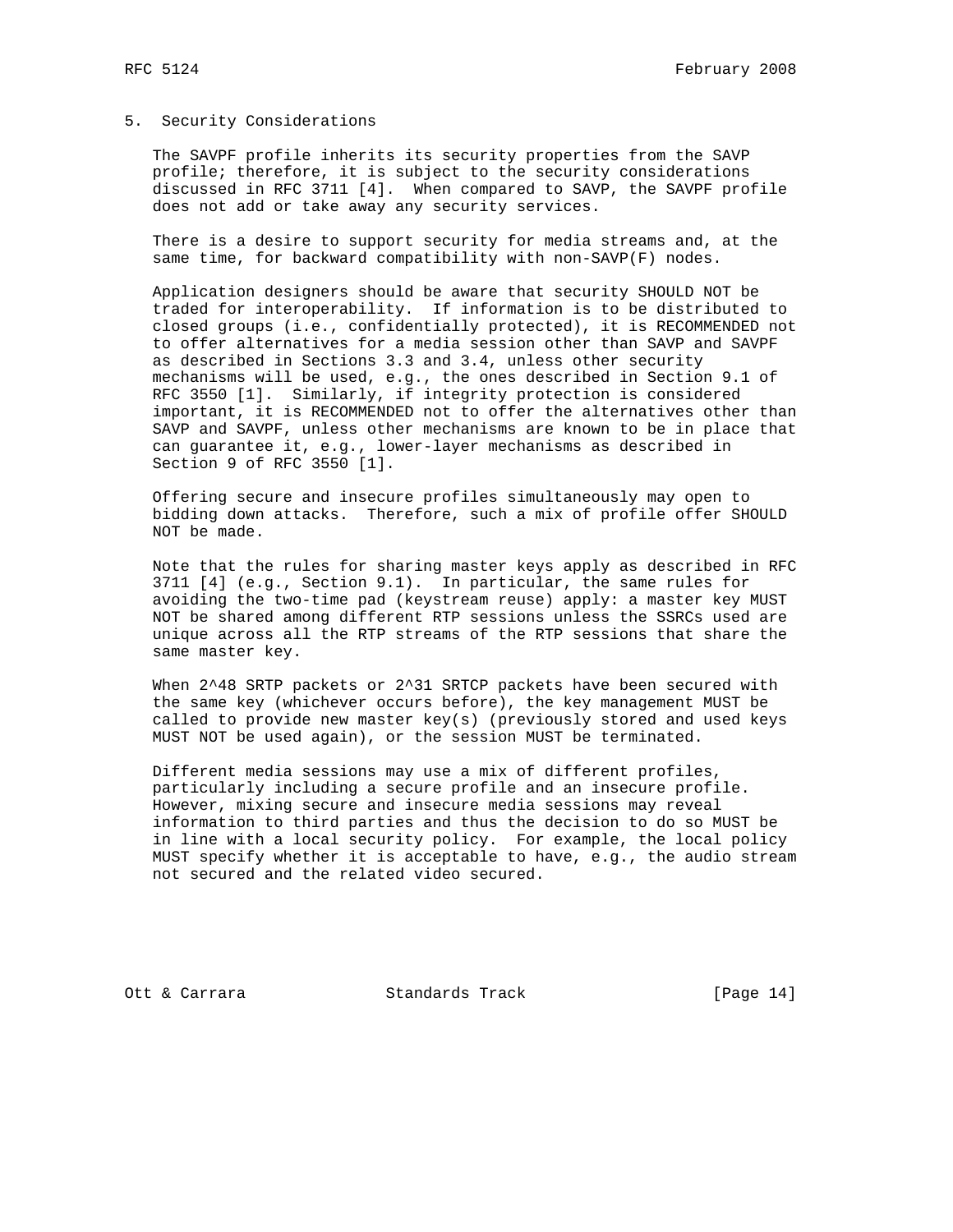The security considerations in RFC 4585 [3] are valid, too. Note in particular, applying the SAVPF profile implies mandatory integrity protection on RTCP. While this solves the problem of false packets from members not belonging to the group, it does not solve the issues related to a malicious member acting improperly.

6. IANA Considerations

 The following contact information shall be used for all registrations included here:

| Contact: | Joerg Ott |                        |
|----------|-----------|------------------------|
|          |           | mail: jo@acm.org       |
|          |           | tel: $+358-9-451-2460$ |

 The secure RTP feedback profile, as a combination of Secure RTP and the feedback profile, has been registered for the Session Description Protocol (specifically the type "proto"): "RTP/SAVPF".

SDP Protocol ("proto"):

| Name:              | RTP/SAVPF                                   |  |  |  |
|--------------------|---------------------------------------------|--|--|--|
| Long form:         | Secure RTP Profile with RTCP-based Feedback |  |  |  |
| Type of name:      | proto                                       |  |  |  |
| Type of attribute: | Media level only                            |  |  |  |
| Purpose:           | RFC 5124                                    |  |  |  |
| Reference:         | RFC 5124                                    |  |  |  |

 All the SDP attributes defined for RTP/SAVP and RTP/AVPF are valid for RTP/SAVPF, too.

7. Acknowledgements

 This document is a product of the Audio-Visual Transport (AVT) Working Group of the IETF. The authors would like to thank Magnus Westerlund, Colin Perkins, and Cullen Jennings for their comments.

- 8. References
- 8.1. Normative References
	- [1] Schulzrinne, H., Casner, S., Frederick, R., and V. Jacobson, "RTP: A Transport Protocol for Real-Time Applications", STD 64, RFC 3550, July 2003.
	- [2] Schulzrinne, H. and S. Casner, "RTP Profile for Audio and Video Conferences with Minimal Control", STD 65, RFC 3551, July 2003.

Ott & Carrara Standards Track [Page 15]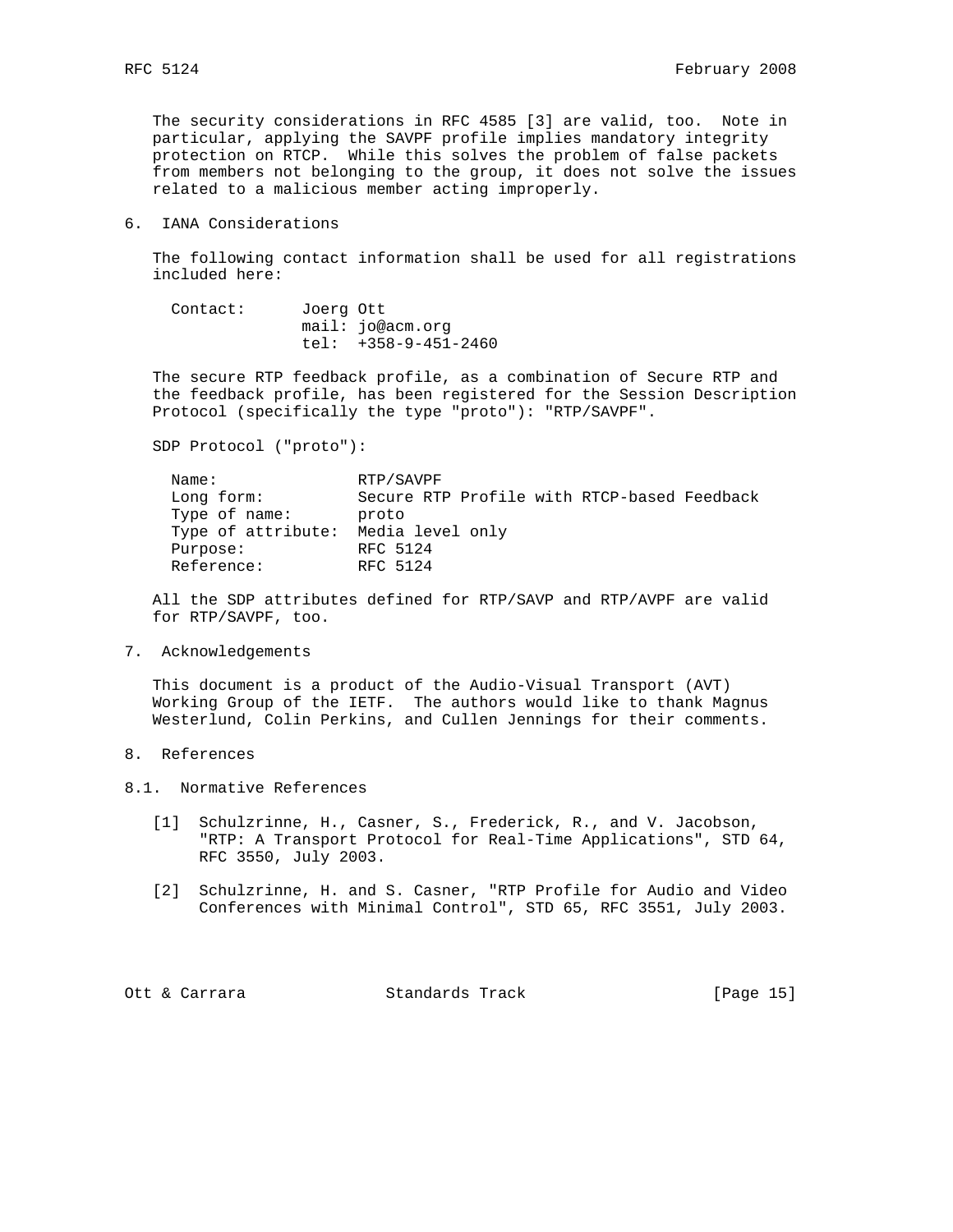- [3] Ott, J., Wenger, S., Sato, N., Burmeister, C., and J. Rey, "Extended RTP Profile for Real-time Transport Control Protocol (RTCP)-Based Feedback (RTP/AVPF)", RFC 4585, July 2006.
- [4] Baugher, M., McGrew, D., Naslund, M., Carrara, E., and K. Norrman, "The Secure Real-time Transport Protocol (SRTP)", RFC 3711, March 2004.
- [5] Bradner, S., "Key words for use in RFCs to Indicate Requirement Levels", BCP 14, RFC 2119, March 1997.
- [6] Handley, M., Jacobson, V., and C. Perkins, "SDP: Session Description Protocol", RFC 4566, July 2006.
- [7] Arkko, J., Lindholm, F., Naslund, M., Norrman, K., and E. Carrara, "Key Management Extensions for Session Description Protocol (SDP) and Real Time Streaming Protocol (RTSP)", RFC 4567, July 2006.
- [8] Andreasen, F., Baugher, M., and D. Wing, "Session Description Protocol (SDP) Security Descriptions for Media Streams", RFC 4568, July 2006.
- [9] Rosenberg, J. and H. Schulzrinne, "An Offer/Answer Model with Session Description Protocol (SDP)", RFC 3264, June 2002.
- [10] Schulzrinne, H., Rao, A., and R. Lanphier, "Real Time Streaming Protocol (RTSP)", RFC 2326, April 1998.
- 8.2. Informative References
	- [11] Handley, M., Perkins, C., and E. Whelan, "Session Announcement Protocol", RFC 2974, October 2000.
	- [12] Ramsdell, B., Ed., "Secure/Multipurpose Internet Mail Extensions (S/MIME) Version 3.1 Message Specification", RFC 3851, July 2004.
	- [13] Rescorla, E., "HTTP Over TLS", RFC 2818, May 2000.
	- [14] Andreasen, F., "SDP Capability Negotiation", Work in Progress, December 2007.
	- [15] Rosenberg, J., Schulzrinne, H., Camarillo, G., Johnston, A., Peterson, J., Sparks, R., Handley, M., and E. Schooler, "SIP: Session Initiation Protocol", RFC 3261, June 2002.

Ott & Carrara Standards Track [Page 16]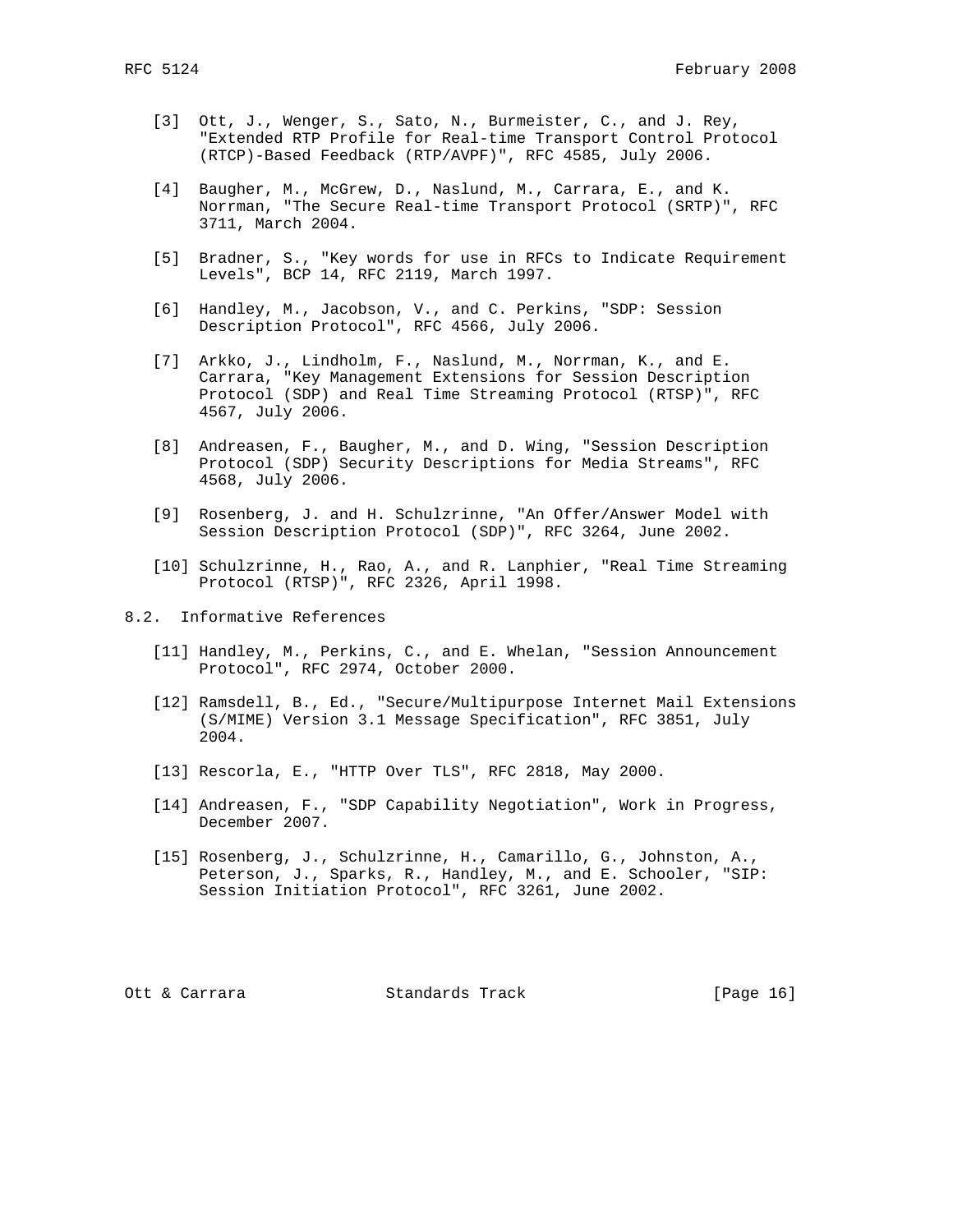[16] McGrew, D. and Rescorla, E., "Datagram Transport Layer Security (DTLS) Extension to Establish Keys for Secure Real-time Transport Protocol (SRTP)", Work in Progress, November 2007.

Authors' Addresses

 Joerg Ott Helsinki University of Technology Otakaari 5A FI-02150 Espoo Finland

 EMail: jo@comnet.tkk.fi Phone: +358-9-451-2460

 Elisabetta Carrara Royal Institute of Technology Stockholm Sweden

EMail: carrara@kth.se

Ott & Carrara Standards Track [Page 17]